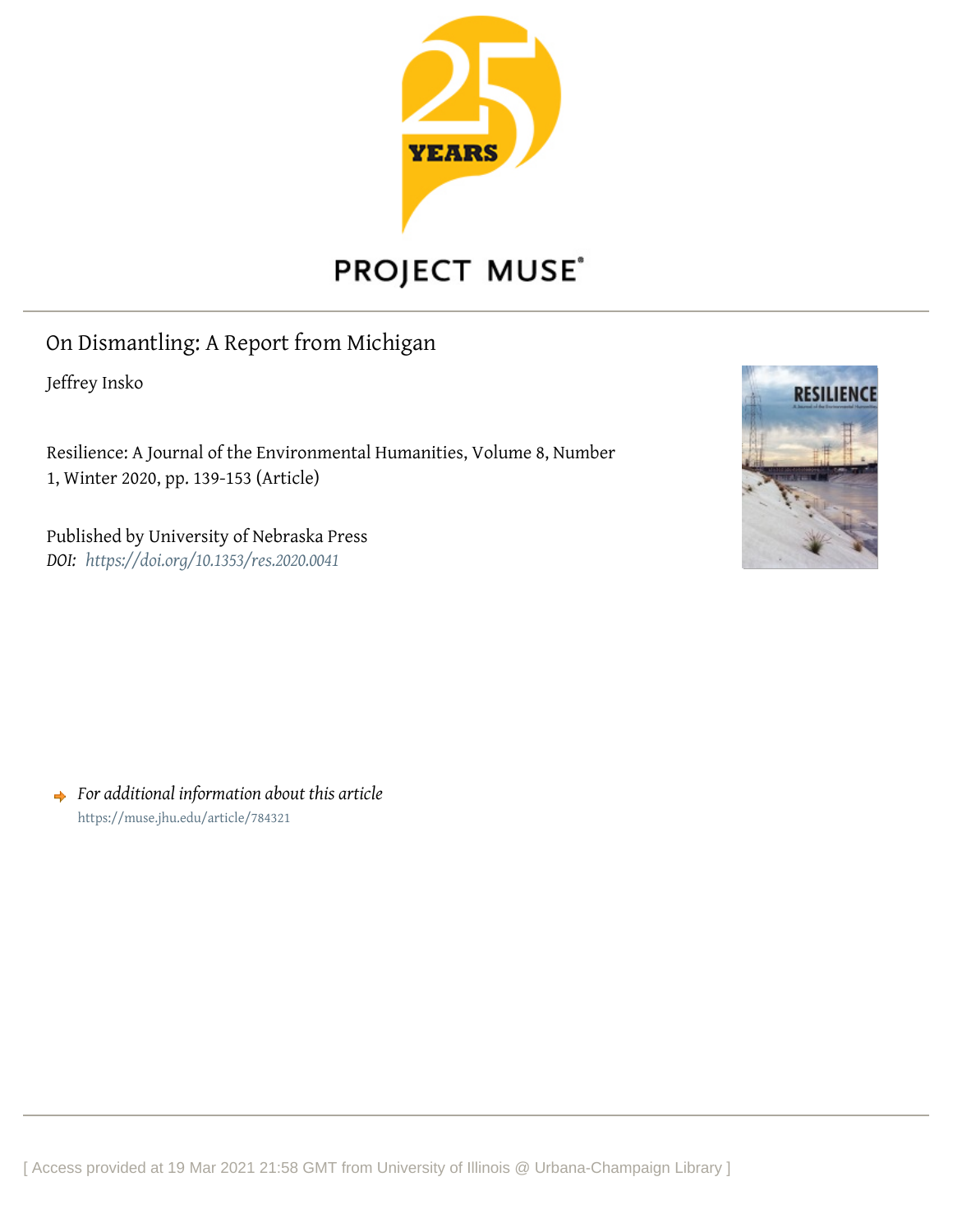## On Dismantling

A Report from Michigan

Jeffrey Insko

I used to moonlight as an energy humanist. I didn't know it at the time. In fact, I didn't even know the energy humanities— the study, across humanistic disciplines, of the social, historical, and cultural implications of our modern dependence on fossil fuels— were a thing. I didn't know, that is, until some time in late 2013 when I happened upon an advance notice of Stephanie LeMenager's then- soon- to- be- published book *Living Oil: Petroleum Culture in the American Century*. It felt, at the time, as if that book had been written just for me, a teacher and scholar of nineteenth- century American literature unexpectedly absorbed by "petroleum culture," a casualty of "tough oil," practicing a kind of amateur "commodity regionalism"— all terms I'd never encountered before.1 Only later did I come to appreciate that energy humanities work takes many different forms, not all of them conventionally scholarly, and takes place in many different sites, not all of them academic. My ignorance of that fact explains why for a long time my literary critical scholarship existed in a state of tension, if not conflict, with (what I then didn't realize was) my energy humanist work— the latter of which I just thought of as advocacy or activism, separate from what I considered my day job as a professional academic. The problem I faced was that the advocacy distracted me, for a number of years, from my teaching and my scholarship. Specifically, I had a book to finish—a book on temporality and nineteenth- century American literature that examines, among other things, the eagerness on the part of a number of antebellum writers to hasten the destruction and crumbling of certain social structures, like slavery and white supremacy, in the absence of any sort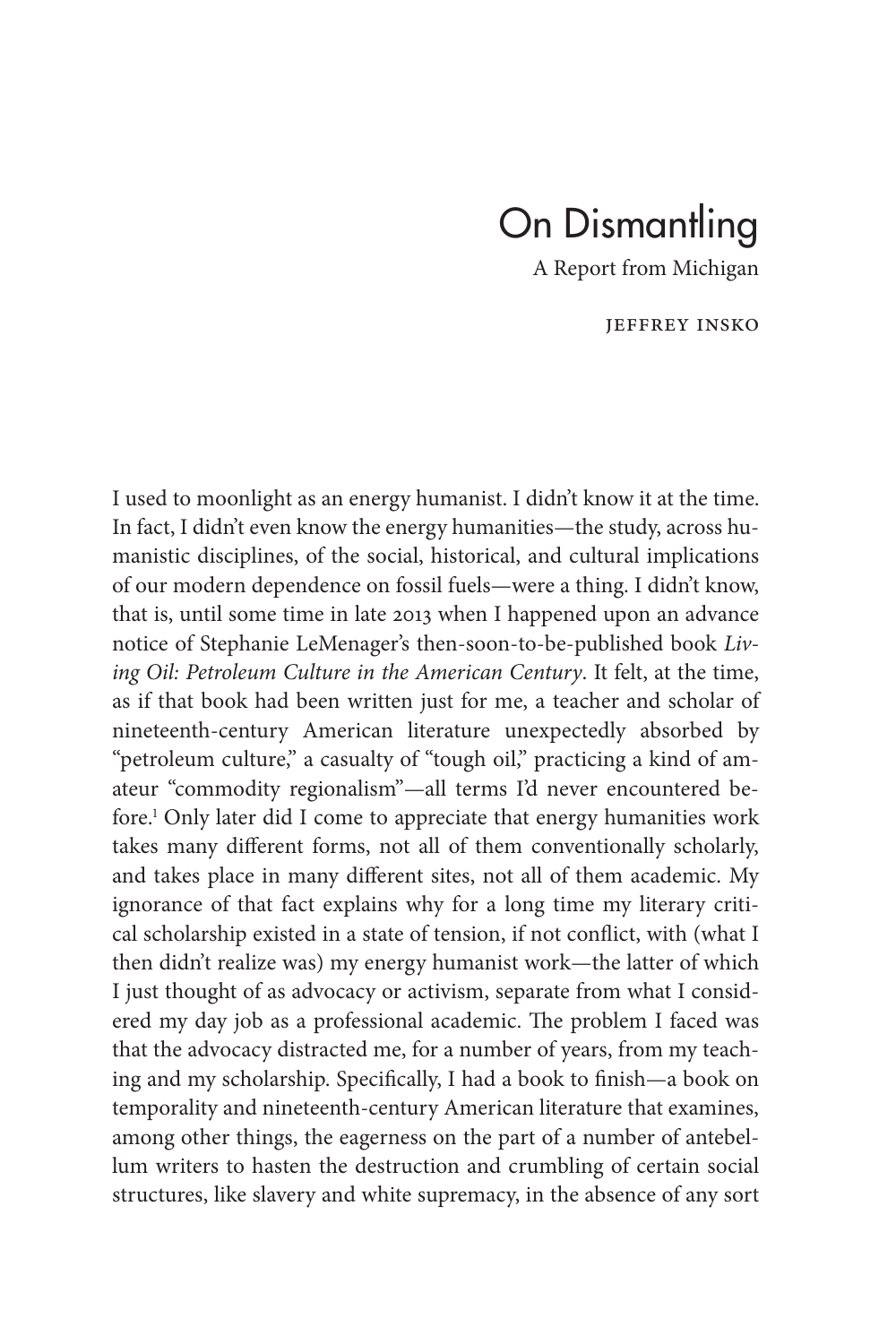of certainty as to where that dismantling might lead. But I wasn't finishing that book. Instead, I was spending most of my time blogging about oil pipelines.

Only over the past decade or so, perhaps for the first time in US history, have pipelines figured prominently in national politics and public consciousness.<sup>2</sup> The debate over approval of the Keystone XL pipeline and the actions taken by the Standing Rock Sioux water protectors and their allies to stop the Dakota Access Pipeline have made pipeline politics— that nexus of questions concerning property rights, local and regional authority, environmental protections (or the lack thereof), safe water, energy policy, tribal sovereignty, the ongoing violence of settler colonialism, and of course climate change— a vigorous site of conversation and contention in the public sphere. But at the national scale, at least, pipeline politics are still a relatively new phenomenon. What's more, controversies over pipelines have centered primarily on *new* energy infrastructure. They've thus generally been forward-looking movements concerned with how we might imagine and structure our energy future—"after oil" as one energy humanities collective describes it.<sup>3</sup> Anticipating imminent environmental disasters, the pipeline- leak mantra has become "It's not if; it's when," as these movements somehow attempt to mitigate or prevent the nightmare scenarios that climate change models have forecast for both the near and long term— scenarios imagined and rendered vividly, for example, in works of climate fiction. Yet this future orientation also duplicates a certain historical blindness about fossil fuel infrastructure, insofar as it fails to remind us of the vast network of *already-existing* pipelines that lie buried underground, where they've remained more or less invisible, hidden from sight and from our social imaginations for most of the past century and a half.

This is simply to observe that while "pipeline politics" may be a distinctly twenty-first century phenomenon—one of the flash points of the Anthropocene— the transport of oil by pipeline in the United States is part of a constellation of transformative energy developments that began in the nineteenth century with the "discovery" of oil in Pennsylvania in 1859.<sup>4</sup> As early as 1865, small-diameter local pipelines were put into use to move oil short distances, typically by gravity, from points of production, like the oil wells rapidly springing up all around northwestern Pennsylvania, to central collections points. These are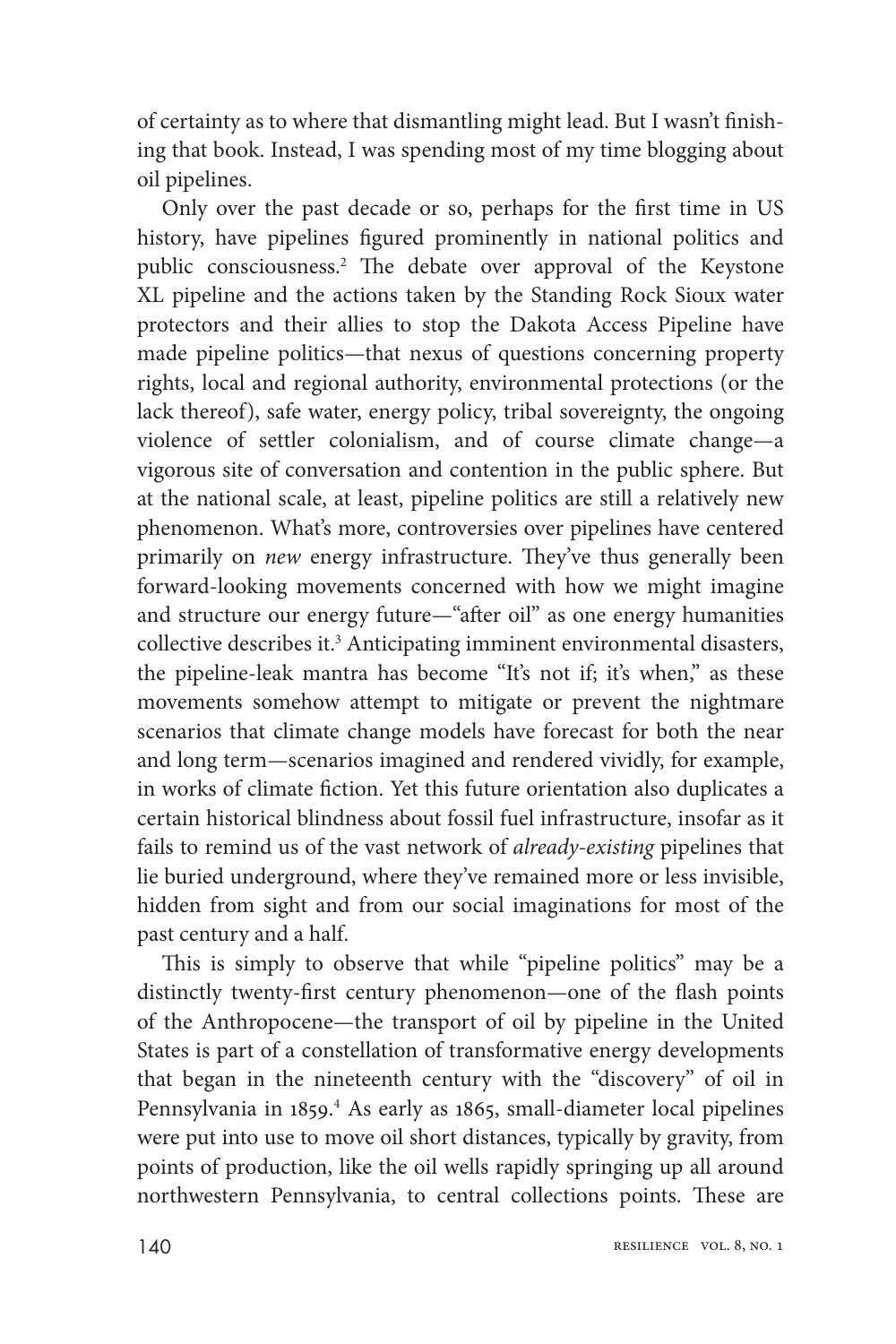called gathering lines. But when most of us think about pipelines today, like the Keystone XL or the Dakota Access Pipeline, we're thinking of transmission lines— the larger- diameter pipelines that move oil over long distances from gathering points to refining or storage facilities or (often) to export destinations. The first transmission lines were laid in the 1870s.<sup>5</sup> Over the next hundred years, thousands and thousands of miles of pipelines were constructed across the United States, creating the world's most extensive pipeline network, which now totals nearly 3 million miles of pipe. This infrastructure, as Christopher Jones has shown, created new energy markets and thereby helped accelerate the shift from an organic to a mineral energy regime, or from what Bob Johnson calls a "somatic economy" to a mechanized "ecology of production."6 And those transformations, in turn, helped ensure the continuation of fossil fuel extraction as well as the ongoing violence of settler colonialism (the indigenous scholar Kyle Whyte has described oil pipelines as "the endoskeleton of settler colonialism").7 Pipelines also helped obscure many of the other costs of modernity. Their invisibility made it possible, for instance, to disassociate sites of extraction from sites of consumption or use so that people could enjoy the benefits of petroleum without having to witness or contend with the environmental (and social) damages that attend extractive practices. Infrastructural networks dedicated to the flow of oil also, as Timothy Mitchell has argued, significantly altered the conditions that enabled democratized mass political action when coal was the dominant carbon-based energy source.<sup>8</sup> And perhaps most significantly, the transport of oil over long distances and to every corner of the country, invisibly and with ease, enabled petroleum to seep and ooze and penetrate into every part of our lives and our selves, becoming for most of us embodied knowledge and memory, inseparable from life itself. We are all, as LeMenager has so elegantly shown, living oil.

I gloss this history to note that one of the imperatives of the energy humanities has simply been to make fossil fuels and their infrastructures visible in ways that they ordinarily are not. Indeed, it's become a critical commonplace to observe that infrastructures tend only to reveal themselves when they break down or fail, like when a pipeline ruptures and leaks and spills. That truism, in fact, accounts for why I started blogging. In 2010 a sixty- year- old pipeline transporting diluted bitumen from the oil sands region in Alberta, Canada, across the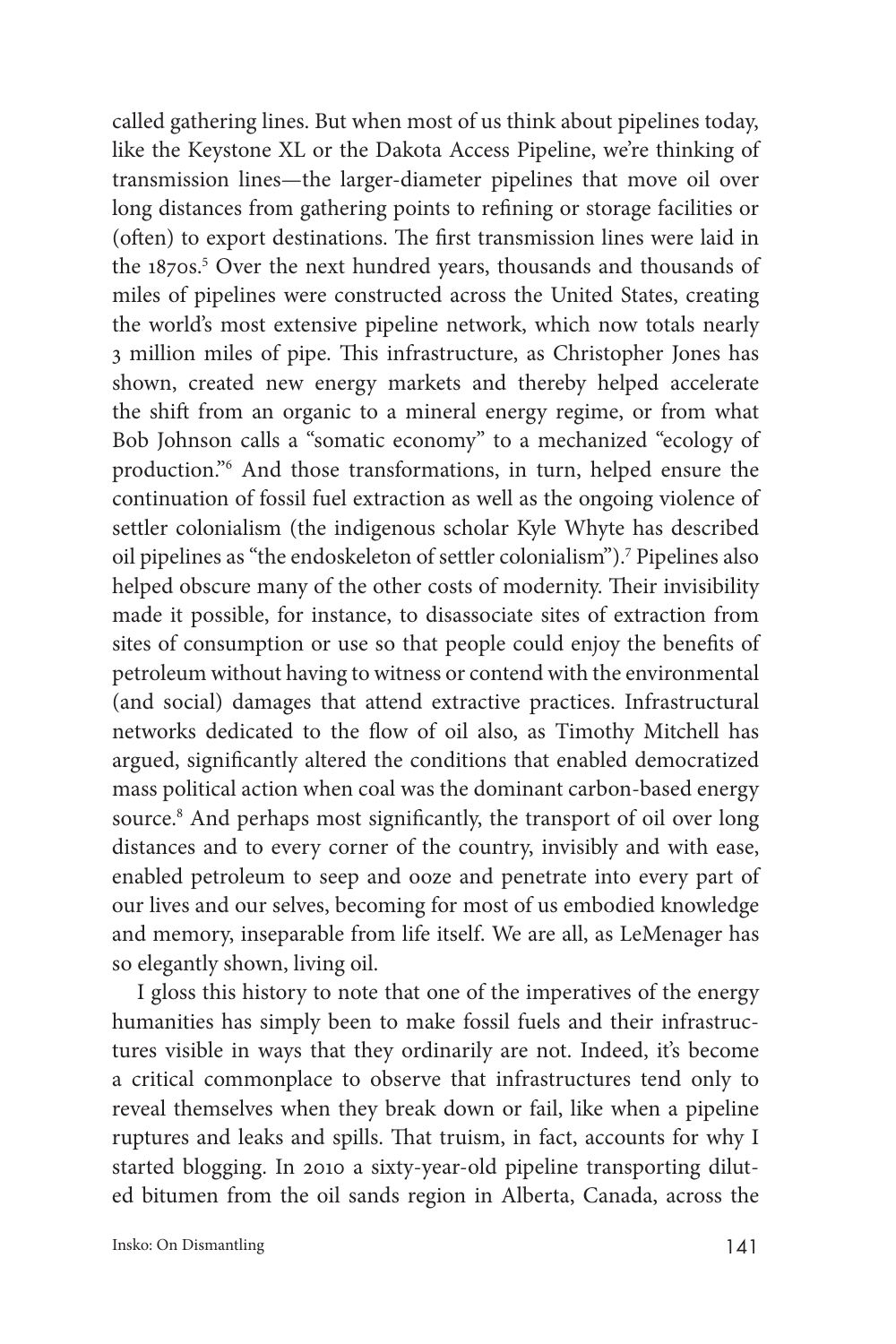United States Midwest, into Sarnia, Ontario, ruptured near Marshall, Michigan. Ignoring warning signs indicating problems with the pipeline's operating pressure, control center personnel chose not to shut it down; in fact, at one point, they turned *up* the volume. As a result, diluted bitumen gushed out of the six- foot seam that had opened up in the pipe for a full seventeen hours before a local utility worker finally detected the leak. By the time the pipeline operator finally shut it down, over one million gallons of oil had spilled into Talmadge Creek, a tributary of the Kalamazoo River. Eventually, the oil traveled more than thirty miles down the river, where, once the diluents— a proprietary cocktail of chemicals containing known carcinogens like benzene that reduce the thick bitumen's viscosity enough to allow it to flow through a pipe— evaporated into the air, the remaining solid bituminous material sank to the bottom of the river. No one expected this. And no one knew how to retrieve it; a spill of this sort and of this magnitude had never occurred before in a moving body of fresh water. It took the pipeline company, Enbridge, over seven years and a billion dollars to clean it up, making it the costliest inland oil spill in US history.9

That pipeline—known then as Line 6B—traverses the state of Michigan. Approximately one hundred miles east of the spill site, as it snakes its way toward Sarnia, it runs through my backyard. Soon after the spill, Enbridge asked the Pipeline and Hazardous Materials Safety Administration (PHMSA), the federal regulatory body that oversees the operation of liquid and hazardous materials pipelines, for permission to restart the line, claiming that it was still safe for operation. PHMSA eventually granted the request but placed restrictions on the line's operating pressure, limiting the amount and rate of oil Enbridge could transport through it. A year later, as cleanup efforts in the Kalamazoo River continued, Enbridge sought permission from state regulators in Indiana and Michigan to "replace" all 210 miles of Line 6B. I place that term in scare quotes to highlight the fact that Enbridge did not actually remove the old line and construct a new one in its place; instead, they left the old Line 6B where it lay and installed the new one right next to it. The decision to embark on this massive new infrastructure project meant that, on our property, Enbridge would have to destroy a green wall of over one hundred mature trees, as well as a sizeable perennial garden my wife and I had labored to create over the course of several years. All told, the construction project lasted more than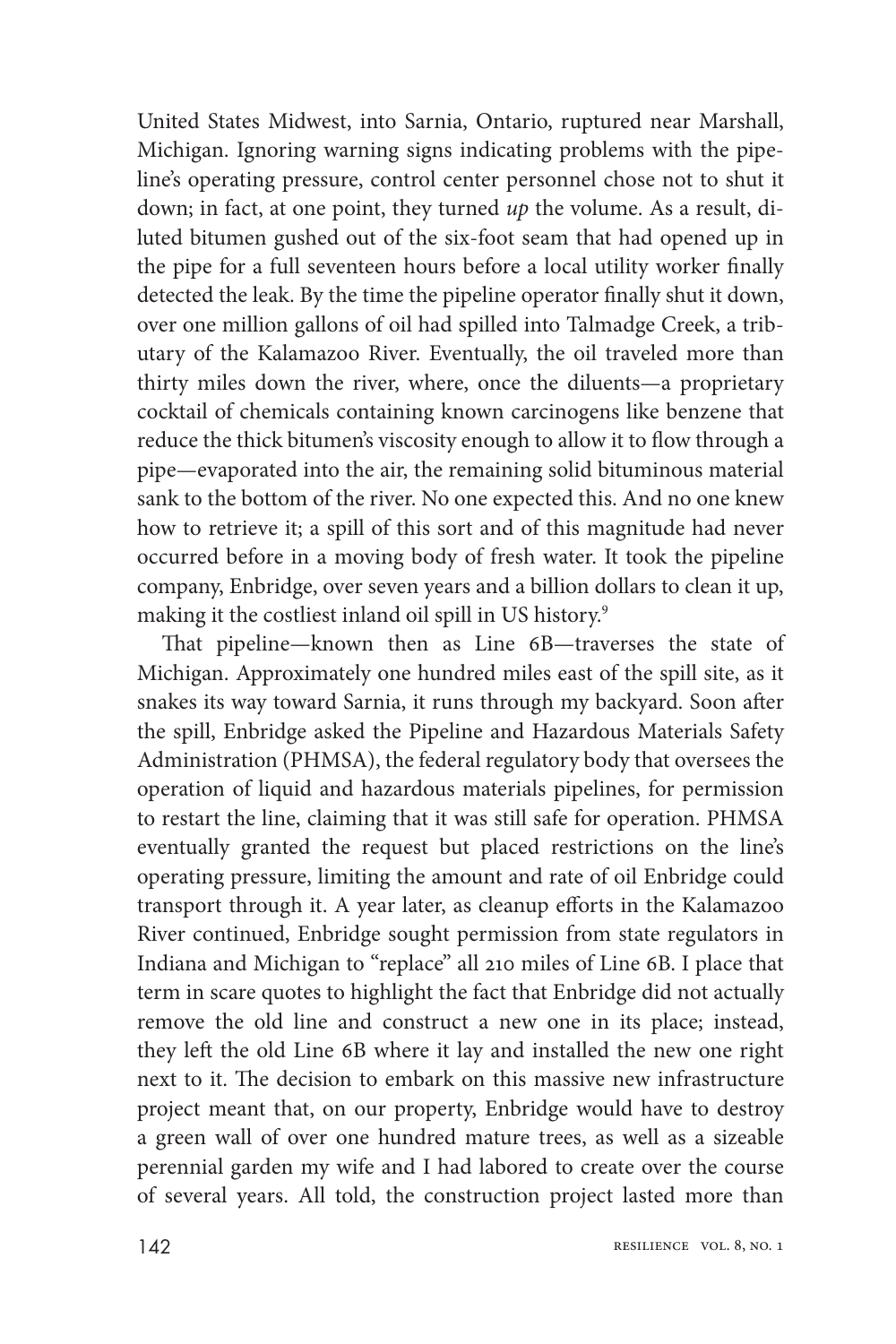four years. During that time, Enbridge ran roughshod through the state, mistreating landowners, strong- arming local municipalities, and manipulating state regulatory agencies.<sup>10</sup> The *Line 6B Citizens' Blog* became not only an outlet for my own personal rage and frustration but a hub for information, a real- time account, and a running critique of the project and Enbridge's behavior.

The blog also helped produce new forms of sociality by providing a (virtual) gathering place for people living along the pipeline as well as for other interested citizens, making for a kind of bioregionalism organized not by environmental, geographical, or climatological features but by infrastructures— the pipeline that, quite literally, linked our properties together and the internet that facilitated our assembly. Ironically, such linkages and assemblies might never have taken place were it not for the pipeline project. Before Enbridge's land agents started knocking on our doors, I'd never met most of my neighbors, certainly not those living miles away. Indeed, one of the perversities of private property is that it actively discourages us from thinking about our relationships to our neighbors in terms of contiguity and interconnection. It took what many of us viewed as a *violation* of those rights— Enbridge cutting a two-hundred-mile-long, sixty-foot-wide swath through the state— to bind us together into a kind of collectivity, both physically and imaginatively. On weekends during the construction phase, I would occasionally walk parts of the right-of-way with my dog, Sam, as if rambling across the public footpaths of England, unimpeded by the fences, hedgerows, invisible property lines, and suspicious glares that would ordinarily have kept me off my neighbors' land.

Yet however much the pipeline's path may have rendered visible the artificiality of property lines, the destruction it left in its wake also became a vivid sign of our helplessness. The *Line 6B Citizens' Blog* thus helped produce a counterforce, summoning (in its very title) a pipeline citizenry to resist the exertion of the pipeline company's state- sanctioned power. Similar efforts to harness the internet and social media to mobilize resistance in response to pipeline infrastructure projects have played out across the country. Digital activism— in the form of real- time video streams of police action, the circulation of images on social media, and Twitter hashtags— formed a crucial element of the Standing Rock protests, for instance, helping to foster and encourage unexpected solidarities across social and geographical boundaries. In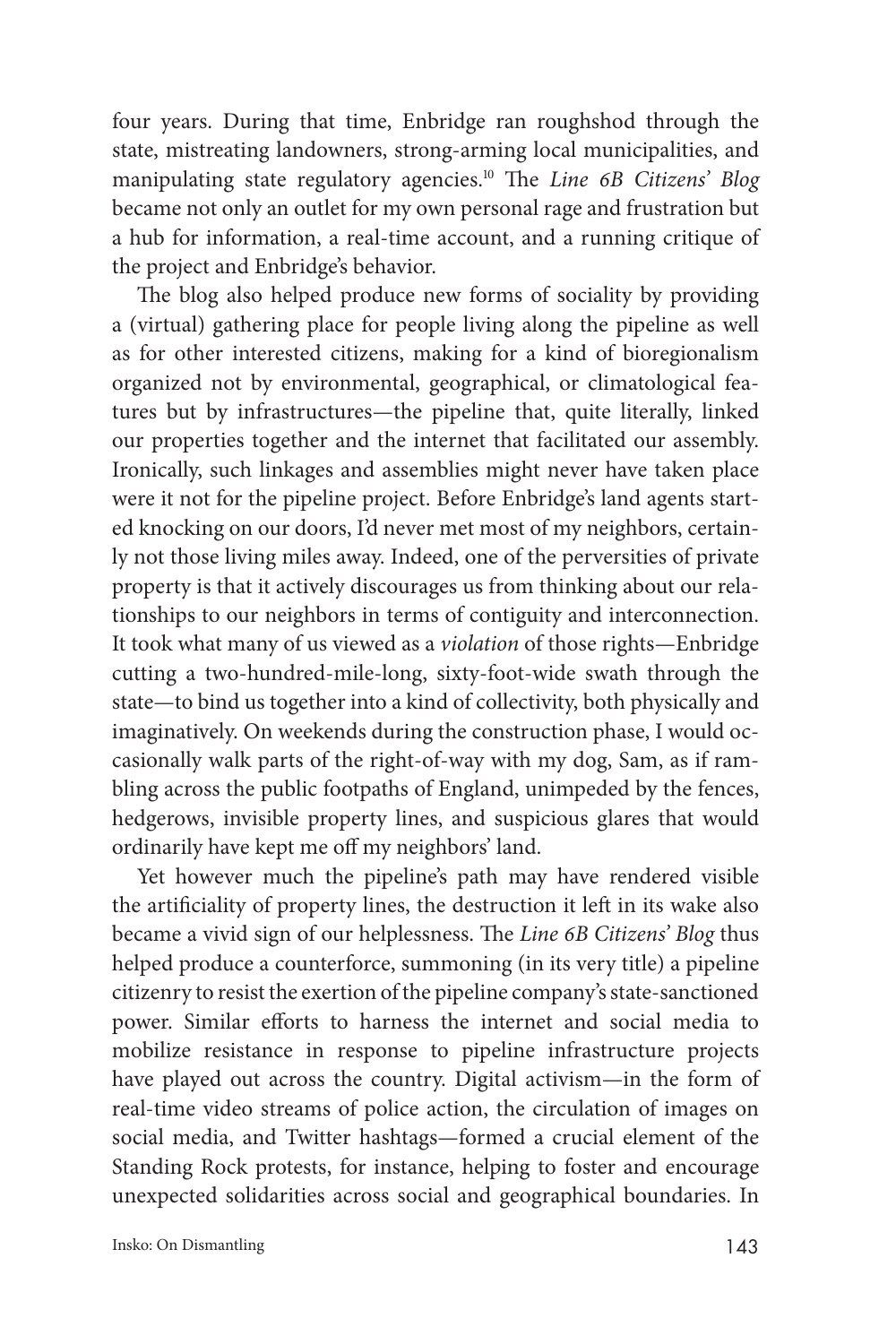my case, I found that the immediacy afforded by blogging provided an important outlet for affective expressions of urgency and also an efficient means of generating and sharing information that worked against the frustrating delays, deferrals, and evasions, the unreturned phone calls, the corporate foot dragging, and the sluggish pace of court proceedings and regulatory processes that otherwise characterized the construction project. Equally important, the blog helped produce networks of affiliation with other pipeline activists contending with Enbridge expansion projects elsewhere. I forged a productive friendship with Emily Ferguson, for example, then a college student who had recently started her own blog, a remarkable online mapping project she called *Line 9 Communities* in response to a pipeline project in Canada. I also connected and shared information and experiences with citizen groups and activists in Minnesota embroiled in a fight with Enbridge to protect the sensitive headwaters of the Mississippi River through which Enbridge has proposed to build yet another pipeline.

As these examples illustrate, the networks created by the digital infrastructures that make blogging possible in some ways mirror the intricate pipeline networks operated by large corporations like Enbridge, networks that traverse vast distances, cross national borders, and branch out in multiple directions. At the same time, blogging and other social media produce and transport forms of energy— narrative, activist, social— that resist the destructive and exploitative logic and materialities of extraction and consumption. Nor do those energies circulate in fixed and determinate directions—from the upstream sector of extraction to the downstream sector of refining, to use the industry's metaphor. Instead, mediatic forms like blogging help facilitate coalitions and modes of citizenship that are often temporary, provisional, shifting, and unexpected, like the Cowboy and Indian Alliance created by Keystone XL activists in Nebraska that brings together ranchers and indigenous groups with a shared interest in protecting water and preserving property rights and tribal sovereignty— associations that are neither unidirectional nor constrained by national borders, the flows of capital, or other entrenched historical formations.

Yet infrastructures are also, as LeMenager points out elsewhere, "the interface of multiple scales," scales that are both spatial and temporal.<sup>11</sup> Thinking of them in this way means accounting, too, for missed opportunities. Just how far, for instance, did my neighbors— did I— imagine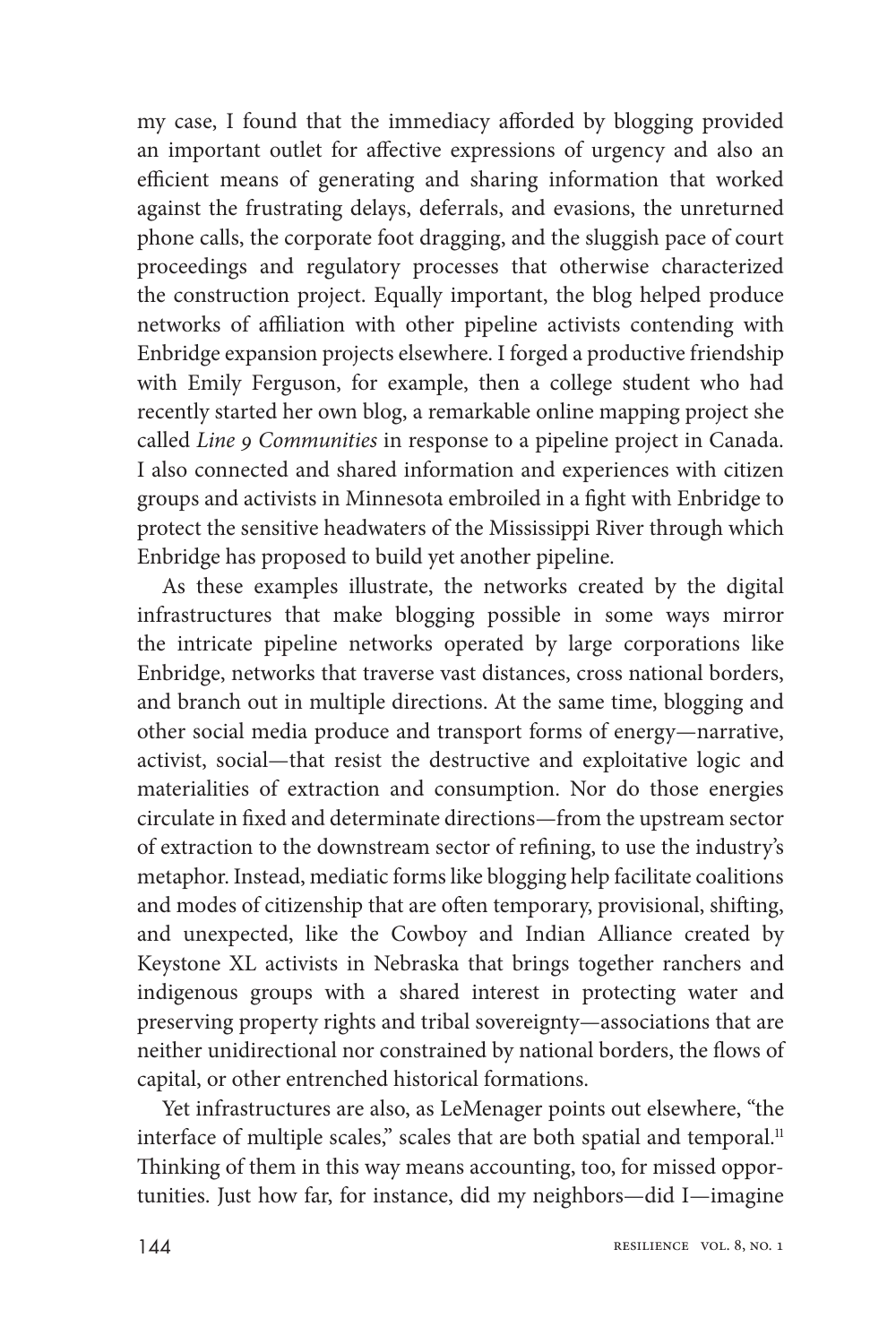the extent of our community along the line? The tagline for my blog described it as a resource for "landowners," a term that might suggest affiliation with, say, Nebraska ranchers similarly subject to the might of a transnational pipeline company and its governmental abettors but that fails to acknowledge crucial economic disparities and distinctions. Or to take another example, how many of us along the line considered the residents of Detroit living near the Marathon Oil refinery as part of the "Line 6B landowners" community? After all, much of the oil transported through Line 6B winds up there, where it is refined into usable fuel. A by-product of the refining process is called petroleum coke, an ashy product that can be burned like coal and used in other processes, like making asphalt. In 2013, Marathon began to store great heaping black mountains of the material on the banks of the Detroit River, where the winds blew the fine powder onto the balconies and into the windows of nearby residents. What is the loss of a few trees compared to the slow violence inflicted on the poor residents living in what is one of the most polluted zip codes in the nation?12

Temporal scales, too, pose imaginative and political challenges. Attacks on eminent domain laws, for example, have become a strategy of resistance for antipipeline infrastructure activists and have gained traction because they appeal to property- rights adherents across political persuasions. Yet that form of resistance can easily look like complicity in the context of the violent historical dispossession of indigenous peoples and continuing assaults on tribal sovereignty, which of course precedes the comparatively benign practice of legal condemnation, by hundreds of years.13 For most of us along Line 6B, the "replacement" project was merely an event, not a structure (to invoke Patrick Wolfe's well-known formulation). For example, many people along the line, in some cases those most energized to organize and resist, simply (and understandably) wearied after a time; they wanted to get back to their ordinary lives, to consign the upheaval and trauma of the spill and construction to the past. And Enbridge, of course, was only too eager to promote and facilitate this temporal affect with signs of renewal— properties restored and grass growing again in the rightof-way, the Kalamazoo River restored and "cleaner than ever," a spiffy new park near the spill site. Yet such narratives of resilience work to obscure, say, the decades of air pollution and water contamination produced by the petrochemical industry in Sarnia's infamous Chemical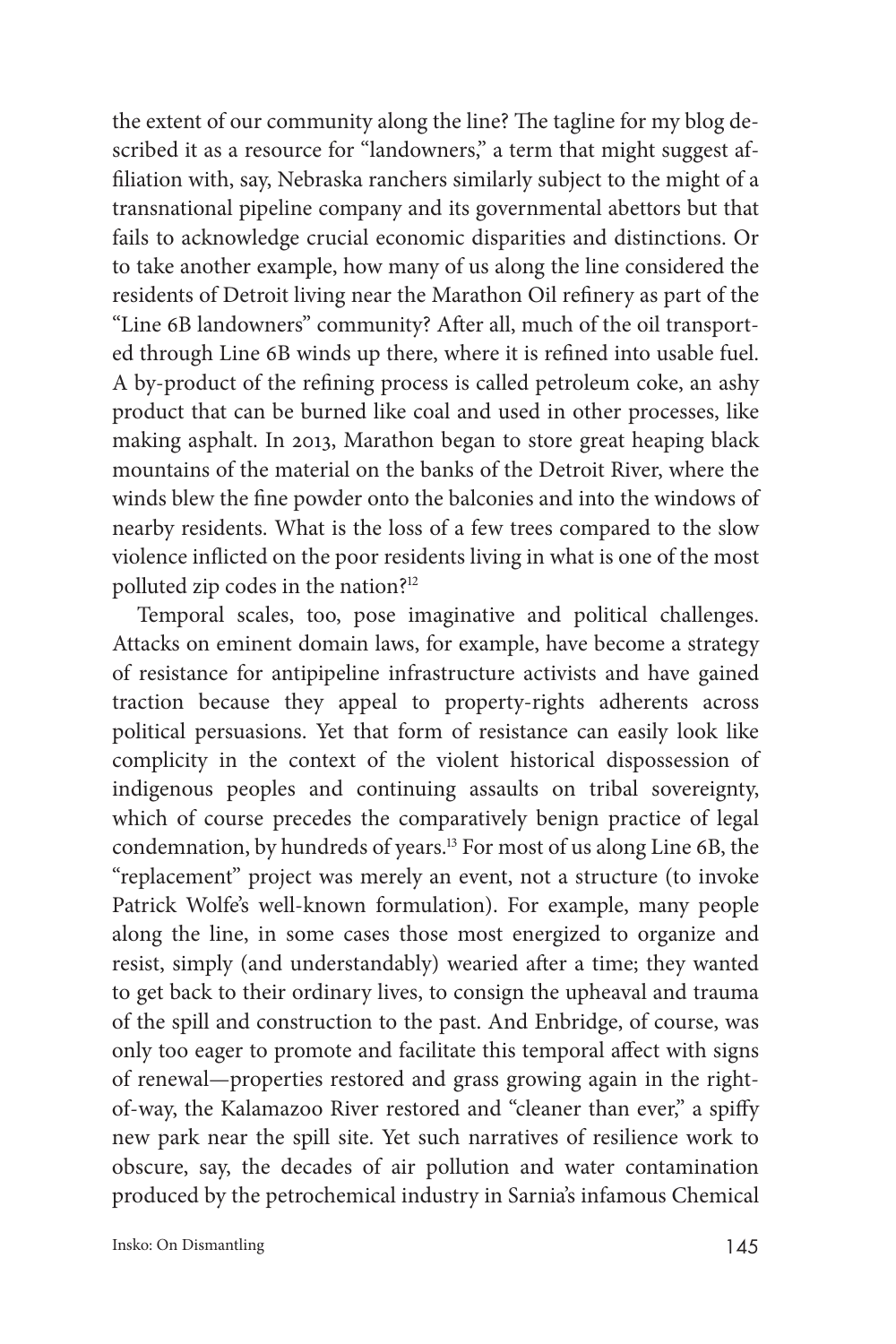Valley, where Line 6B terminates, which have increased the levels of chemical compounds and negatively affected the health of the area's First Nations.

I, too, have felt the tug to just move on, to look forward, to get back to normal. But that impulse, that desire, is itself a sign of our ultradeep relationship to oil, an example of just how hard it is, as LeMenager puts it, to decouple "human corporeal memory from the infrastructures that have sustained it."<sup>14</sup> Besides, I just can't stop thinking about the two pipelines in my backyard— thinking, that is, about new and abandoned infrastructures. Unsurprisingly, the new Line 6B formed the primary locus of controversy during the "replacement" project. Enbridge shrewdly capitalized on the trauma of the spill and fears of more to come in order to gain approval for the construction project, which allowed them to install a pipeline of larger diameter and capacity, a pipeline therefore exponentially more profitable than the old one. The company's public relations machinery assured everyone that the new pipeline would be state- of- the- art and hence safer, that it would help meet America's energy needs, that it would provide desperately needed jobs— the familiar narrative about infrastructure as a mode of technological advancement and driver of progress and economic growth. Meanwhile, property owners, environmentalists, and climate change activists expressed what are by now a set of familiar concerns, demonstrating once again Imre Szeman's observation that pipelines have become "sites for the articulation of environmental fears, critiques, and hopes."15

And while I certainly share all those concerns, I nevertheless find myself far more preoccupied with the old Line 6B, the disused and abandoned pipe lying right next to that shiny new one in my backyard. The decommissioned pipe raises what I think are more urgent, and more interesting, questions for the future: How do we think about infrastructures that no longer perform their function? What might it mean to let certain infrastructures go, to let them deteriorate and decay? How might we imagine futures built out of the ruins of infrastructures rather than on the promise of newer or better ones? These are questions that theorists of infrastructure typically address only within frameworks of progress and technological advancement, such as in the study of "residual media"— those mediatic objects and forms that have been superseded, discarded, or rendered obsolete by new advancements but that nevertheless remain, lingering anachronistically, disused or re-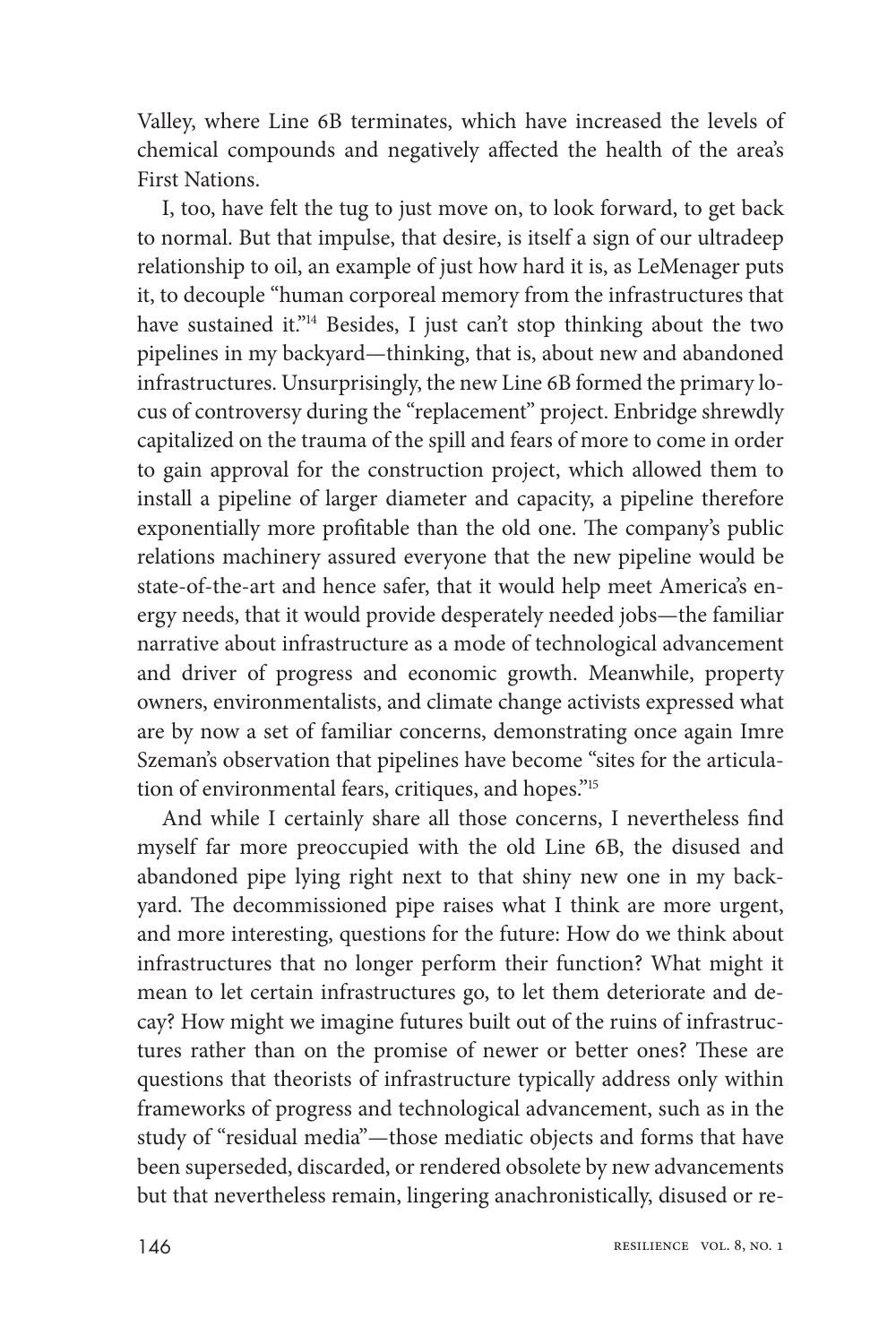purposed.16 But the decommissioning of the old Line 6B doesn't exactly fit this model; given favorable conditions, Enbridge would have continued to operate it indefinitely. For months during the construction process, we sought guarantees that Enbridge would never recommission or repurpose the old line, guarantees Enbridge would never provide.

A somewhat more generative framework for thinking about the abandoned pipeline is suggested by the media and technology theorist Steven Jackson's notion of "broken world thinking."17 Broken world thinking acknowledges the "limits and fragility of the worlds we inhabit" and therefore takes "breakdown, dissolution, and change, rather than innovation, development, or design,"18 as its key problems. For Jackson, this sort of thinking gives rise to what he describes as an ethics of maintenance and repair, which, as he puts it, "highlights actors, sites, and moments that have been absented or silenced by stories of design and origination"<sup>19</sup>-like the welders and heavy equipment operators I'd chat with in my backyard, nearly all of whom, to a man (and they were nearly all men), disliked Enbridge almost as much as I did. Yet while there's much I find appealing about broken world thinking, when it comes to the future of some infrastructures, emphasizing maintenance and repair might not be radical enough. It's not just because Enbridge called the replacement of Line 6B a "maintenance and rehabilitation" project as a clever way to avoid the environmental assessments and regulatory procedures that would have been required for a new infrastructure project. Nor is it because, according to regulations, Enbridge is required to maintain the decommissioned pipe, which was to be filled with inert gas and monitored. After all, the latter is certainly a reasonable course of action to help prevent, say, groundwater contamination. Still, I'd prefer to see the damn thing removed altogether.<sup>20</sup> Part of me, in fact, would rather it just rot in place.

That is to say that when it comes to certain infrastructures-like the infrastructures of the extractive economy— we might be better off letting them go to ruin. What the planet needs as soon as possible are not well- maintained pipelines but *no* pipelines. Activists, of course, have understood this for some time and, accordingly, have engaged in grassroots efforts all over the country to try to stop new infrastructure projects. In Michigan, during the Line 6B construction project, activists from the group MiCATS (the Michigan Coalition Against Tar Sands) chained themselves to construction equipment to disrupt construction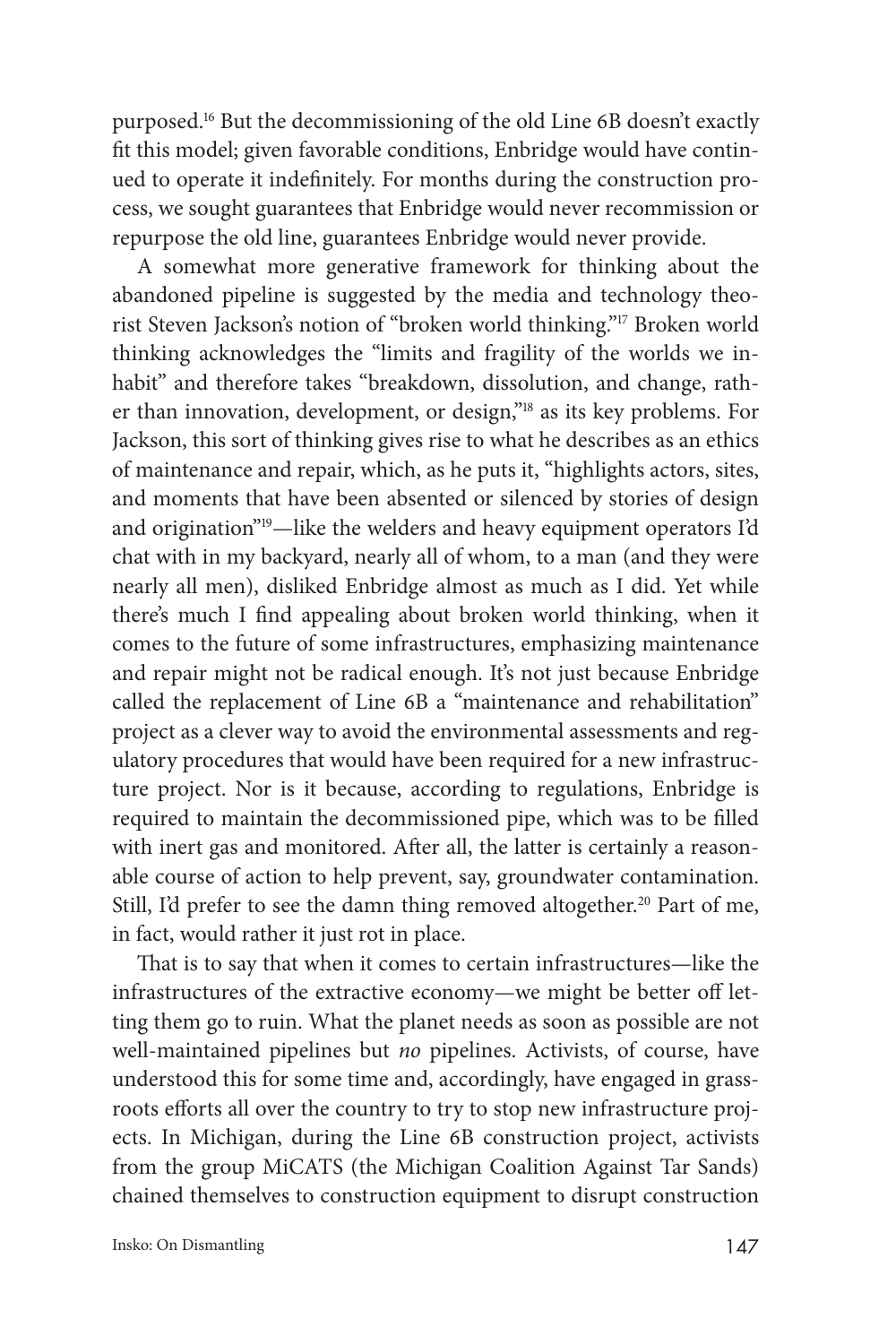work. In another action, the activist Chris Wahmhoff skateboarded deep into a stretch of new pipeline where he remained for twenty-four hours before voluntarily yielding to authorities. Recently in Minnesota, direct- action activists broke into pumping stations and physically shut down actively operating pipelines. In all of these instances, activists have cited the urgency of global warming as justification for their actions. And in the Minnesota case, lawyers for the arrested activists have made the climate crisis the basis for a necessity defense— a strategy that has recently gained legal traction. Even some economists have begun to recognize the potential economic and political benefits of pursuing legal versions of this same principle and to advocate for "restrictive supply- side policy instruments" that would limit the supply of fossil fuels at their starting points, rather than simply attempting to mitigate their effects on the back end with policies like emissions restrictions and carbon taxes.<sup>21</sup>

Choking off supply is one thing. But what if we were to commit ourselves to an even more thoroughgoing undoing? What if the fight didn't end at preventing new fossil fuel infrastructure but extended to the disassembly of the infrastructure that already exists? What if we didn't think of (some) failing infrastructures as a problem to solve but as a welcome demise? How might we generate a politics and ethics of dismantling? How might new media forms help facilitate that dismantling? These questions derive as much from my work as a scholar of nineteenth- century U.S. literature as they do from my lingering irritation with the existence of twin pipelines in my backyard and a wish for their disappearance. Like other literary scholars, much of my work involves trying to make sense of formal structures that are under pressure, attempting to wrest meaning from modes of conveyance (like poetry and narrative) that are often erratic, that seep and crack. More specifically, in my long-delayed book project, I'd been examining writers and texts that were themselves devoted to the productive potential of various forms of unmaking— of history, of narrative, and above all of the unconscionable system of slavery. I was drawn not to those who sought slow, cautious, administrative solutions to that most pressing of ethical- political problems but to those who increasingly believed that the only hope for creating a truly renovated— and just— society was the destruction, undoing, and dismantling of the society that was currently in place. What that new society, that renovated world, might look like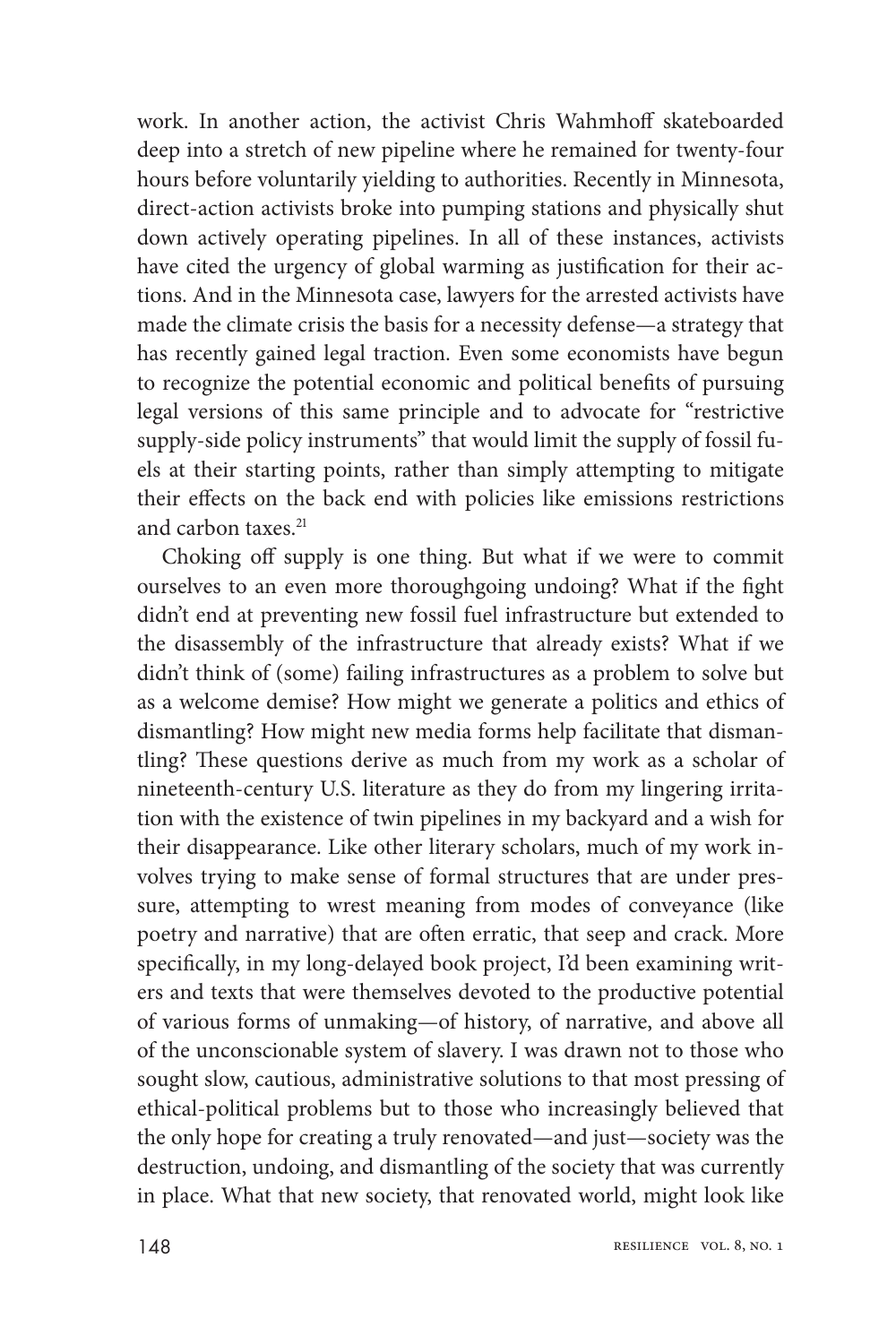was anybody's guess. Fear in the face of that uncertainty resulted only in torpor, prudence, inaction.

Writer- activists like the abolitionist William Lloyd Garrison and Frederick Douglass harnessed their era's own new media forms, like newspapers and other printed publications, and built their own multipronged, ever-shifting activist networks—conventions, local and regional antislavery societies, political parties— devoted to the undoing of historically entrenched social practices and the institutions that cultivated and sustained them. Perhaps even more importantly, they cultivated a disposition toward history and social transformation that was experimental, spontaneous, and informed by the urgencies demanded by justice and not the hesitations that result from caution or prudence. When Douglass gazed out "upon the boundless sea of the future,"<sup>22</sup> for example, he couldn't foresee what that future would look like. Nevertheless, he devoted himself to the hastening of his present world's destruction. For Douglass, dismantling was a form of world building.

Have we reached such a point with climate change? Argument, debate, misinformation, cautious policies, compromises, and incremental measures all too often function simply as modes of deferral— call it climate gradualism. At most, our current approaches aim to slowly wean us from fossil fuel dependence while we wait for a suitable, sustainable replacement (e.g., wind, solar, algae), one that won't cause any major upheavals to existing social and economic structures and institutions. Yet even if such careful solutions could somehow prevent us from exceeding the carbon budget (thereby preventing a global temperature rise of more than two degrees Celsius) established by the Intergovernmental Panel on Climate Change, those solutions are unlikely to do anything to address the ongoing violence, inequalities, and myriad environmental injustices wrought by fossil fuel modernity. Isn't a wholesale dismantling more ethically appealing?

Of course, the obvious rejoinder to the suggestion that we set about the complete dismantling of the infrastructure of the extractive economy, which echoes the view of antislavery moderates in the nineteenth century, is that it is a hopelessly impractical idea, a threat, as the trite saying goes, "to our modern way of life." We remain, to borrow Karen Pinkus's phrase, "governed by a tyranny of the practical."23 I'd like to conclude, however, with one final development from Michigan that might suggest otherwise. Unsurprisingly, the Marshall spill brought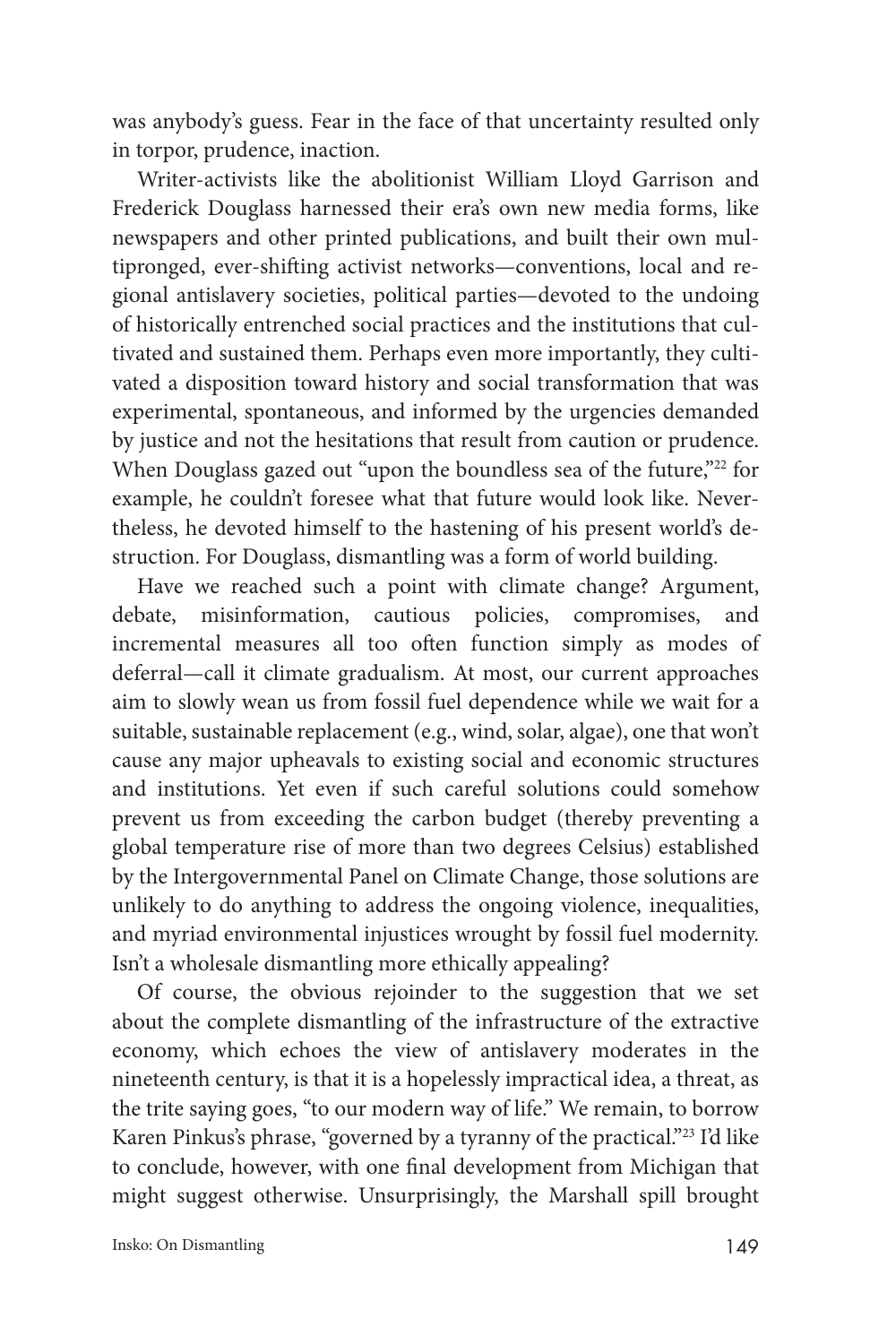additional scrutiny to Enbridge's activities in the state. And as it turns out, Line 6B is part of a network of pipelines that Enbridge operates in the Great Lakes region, what they call the Lakehead System. One of the assets in that system is a pipeline known as Line 5, which originates in Superior, Wisconsin; runs across Michigan's Upper Peninsula; crosses the Straits of Mackinac into the Lower Peninsula; and terminates, like Line 6B, in Sarnia, Ontario. At the crossing between the Upper and Lower Peninsulas, Line 5 splits into two separate pipes, which run underwater at a depth of as much as 270 feet before once again reaching land. The pipeline was constructed in 1953, which means it is now older than Line 6B was when it ruptured. Of course, the very existence of Line 5 is a tale of modern technological ingenuity and audacity. When it was built, it was touted as the world's longest crude pipeline, promising cheap gasoline to Michigan drivers, in- state jobs, and tax revenue for public schools. One newspaper report even described it as a "priority project in the defense of the continent."24 Construction during the summer of 1953 became a statewide spectacle covered breathlessly in newspapers. The *Detroit Free Press*, for instance, viewed it as part of an almost- mythical historical transformation. "Paul Bunyan dropped his log chain and sulked in defeat when the pipeline builders moved into Michigan," the paper wrote.<sup>25</sup> In the midst of the nation's post-World War II economic expansion, driven in part by an infrastructure boom, running twin pipelines beneath the world's largest source of freshwater likely didn't seem unreasonable. But neither did smoking on airplanes, driving cars without seatbelts, or producing house paint laced with lead. Now we ought to view such efforts as utter folly.

Appropriately, then, and given Enbridge's track record in the state, a growing number of citizens, tribes, environmental groups, and other organizations have embarked on a campaign to convince state officials to force the permanent decommissioning of Line 5— a campaign that even eight years ago seemed unimaginable. Yet the movement has gained such momentum that it caused the state's previous Republican governor to convene a pipeline- safety task force, prompted the state's two US senators to call for an investigation into the safety of the pipeline, and in 2018 played a major role in electing a new governor and attorney general, both of whom made the decommissioning of Line 5 a centerpiece of their election campaigns. Since that time, the attorney general has declared as unconstitutional a law authorizing the con-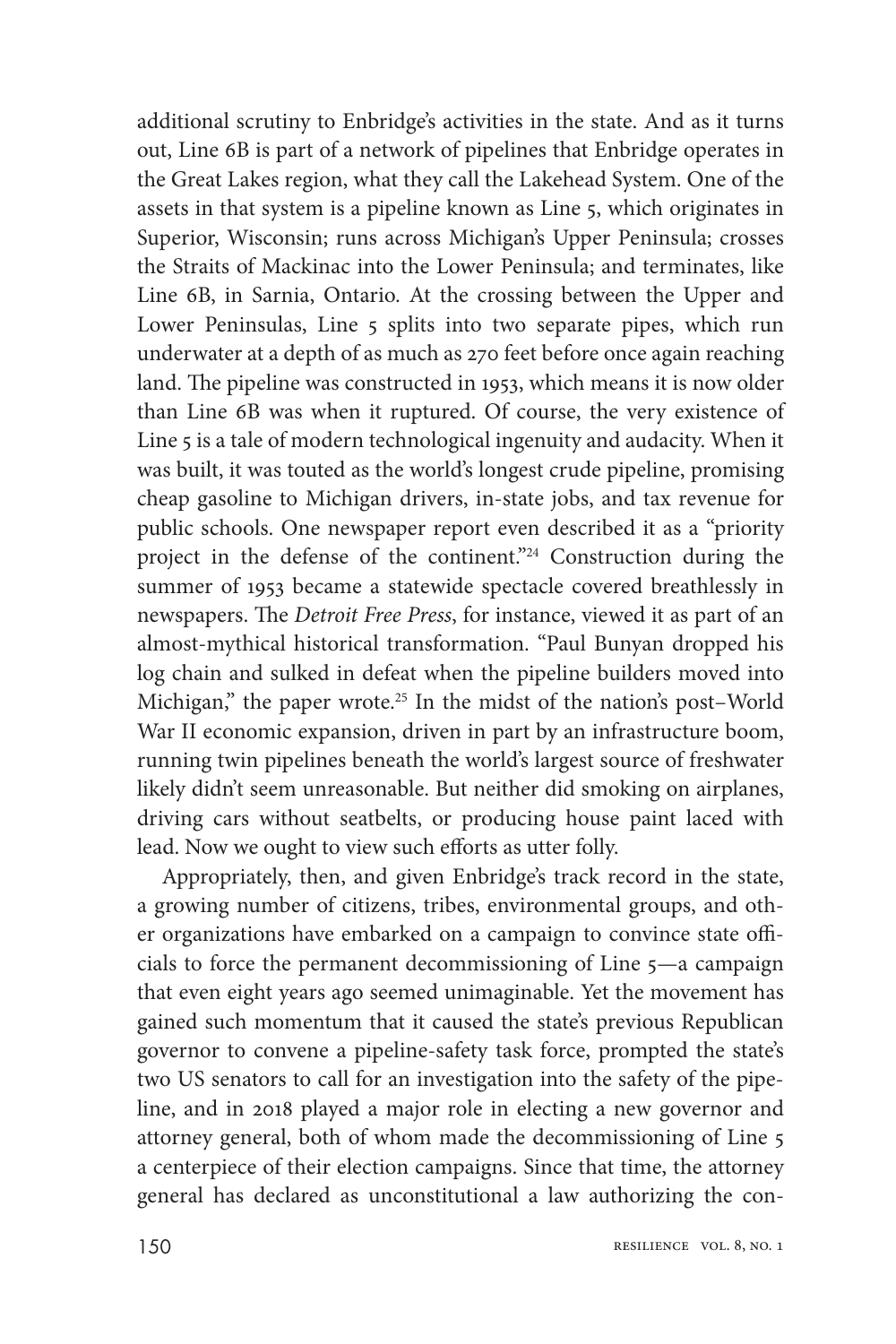struction of Line 5's replacement and has filed a lawsuit that seeks to invalidate Enbridge's original 1953 easement under the public trust doctrine, arguing that Line 5 represents "a continuing threat of grave harm to critical public rights in the Great Lakes."<sup>26</sup> And in an even more decisive action, in November 2020, Governor Gretchen Whitmer notified Enbridge that the state was revoking and terminating the 1953 easement based on a long history of violations of its due-care clause. The notice gives Enbridge six months to shut the pipeline down permanently.

Although the shutdown and removal of Line 5 might well remain unlikely, given the legal appeals, the state's politics, the power and influence of the energy industry, and the sheer depth of our dependence on carbon- based energy, it has now at least become thinkable. What would the dismantling of Line 5 mean? Enbridge and its supporters warn of rising gasoline prices, a nation in thrall to foreign sources of energy, grandmothers freezing in Upper Peninsula winters, and convoys of exploding tanker trucks rumbling across the Mackinac Bridge. And when it comes to climate change, the fact is that shutting down Line 5 would hardly make a dent in the North American energy economy. But it might well have great power as both a symbolic gesture and a first step toward a future that begins not with growth and expansion but with deliberate dismantling— the precondition for rebuilding. Wouldn't it be fitting if Michigan, home to Detroit, arguably the US city most closely associated with both the promises and failures of carbon-fueled modernity, also initiated its undoing?

Jeffrey Insko is a professor of English at Oakland University in Rochester, Michigan. He is the author of *History, Abolition, and the Ever- Present Now in Antebellum American Writing* (Oxford: Oxford University Press, 2019). He is currently completing a manuscript titled "Untimely Infrastructures: The Marshall, Michigan, Oil Spill in the Human Epoch."

## **NOTES**

1. See Stephanie LeMenager, *Living Oil: Petroleum Culture in the American Century* (New York: Oxford University Press, 2014). For a helpful overview of recent work in the energy humanities, see Jamie L. Jones, "Beyond Oil: The Emergence of the Energy Humanities," Resilience 6, nos. 2-3 (2019): 155-63.

2. Pipeline politics have also only recently become a topic of interest for academic humanists. However, last year the journal *South Atlantic Quarterly* devoted a special section to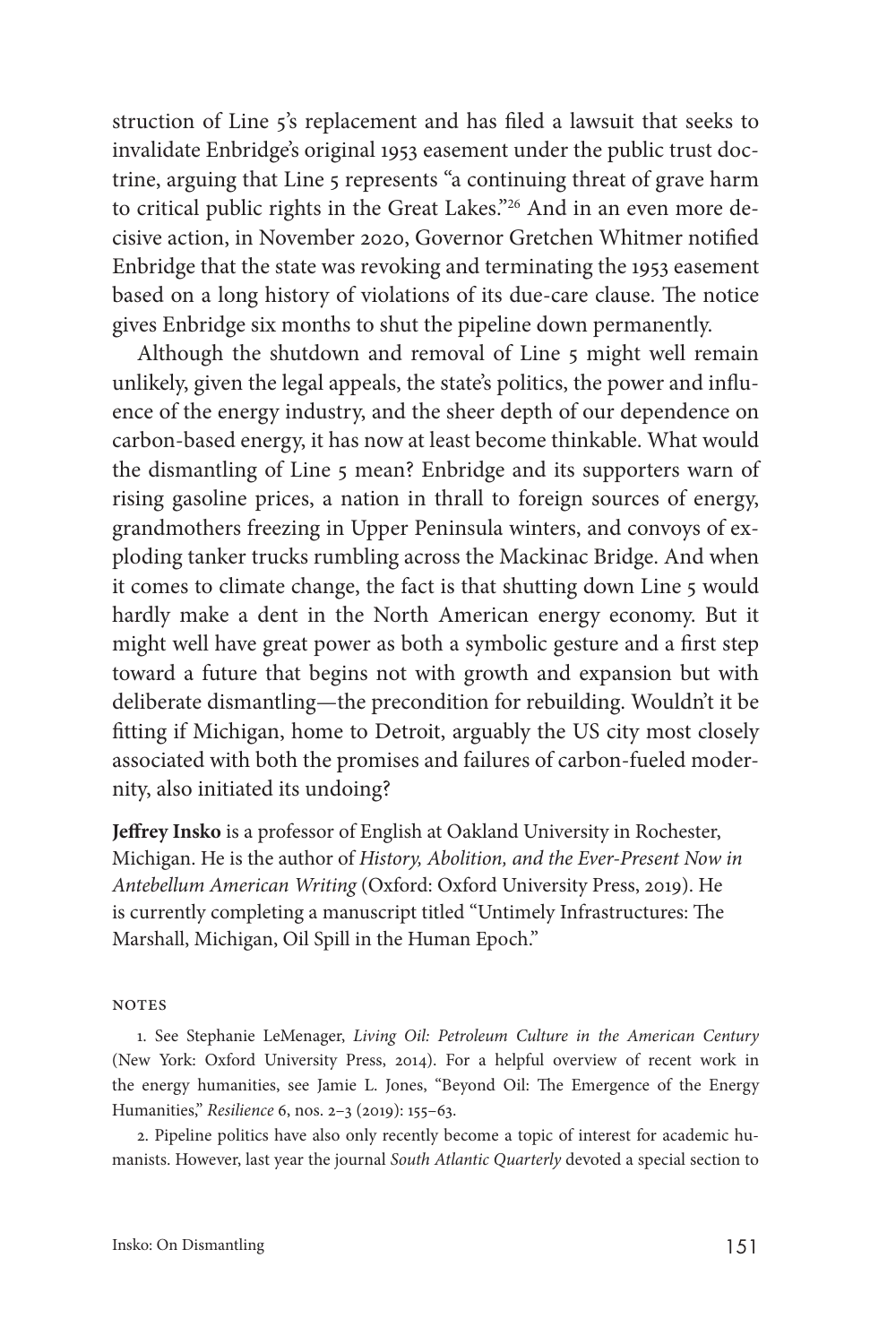it. See "Against the Day," ed. Imre Szeman, *South Atlantic Quarterly* 116, no. 2 (April 2017):  $402 - 39.$ 

3. See, for example, Imre Szeman and the Petrocultures Research Group, After Oil (Morgantown: West Virginia University Press, 2016).

4. Of course, indigenous peoples had known about oil seeping from the ground for centuries. For a history of the origins of oil production in the United States, see Brian Black, Petrolia: The Landscape of America's First Oil Boom (Baltimore, MD: Johns Hopkins University Press, 2003).

5. On the beginnings of pipeline infrastructure in the United States, see Christopher F. Jones, *Routes of Power: Energy and Modern America* (Cambridge, MA: Harvard University Press, 2014).

6. See Jones, *Routes of Power*, 14– 21; Bob Johnson, *Carbon Nation: Fossil Fuels in the Mak*ing of American Culture (Lawrence: University Press of Kansas, 2014), 14-17.

7. Kyle Whyte, plenary address, Association for the Study of Literature and the Environmental Conference, Detroit, MI, June 24, 2017.

8. See Timothy Mitchell, *Carbon Democracy: Political Power in the Age of Oil* (New York: Verso, 2011).

9. For a detailed account of the Marshall spill, see Elizabeth McGowan, Lisa Song, and David Hasemyer, "The Dilbit Disaster: Inside the Biggest Oil Spill You've Never Heard Of," Inside Climate News, accessed November 1, 2018, https:// insideclimatenews .org /content /dilbit -disaster -inside -biggest -oil -spill -youve -never -heard. Inside Climate News won the 2014 Pulitzer Prize for investigative reporting for this series of reports. For the causes of the spill, see the 2012 accident report produced by the National Transportation Safety Board following its investigation: *Enbridge Incorporated Hazardous Liquid Pipeline Rupture and Re*lease, Marshall, Michigan, July 25, 2010, accident report NTSB/PAR-12/01, PB2012-916501 (Washington, DC: National Transportation Safety Board, 2012), https://www.ntsb.gov /investigations /AccidentReports /Reports /PAR1201 .pdf. In 2013 the US Congress charged the Department of Transportation to study the spill properties of diluted bitumen in comparison to conventional crude. As a result, in 2016, the National Academy of Sciences published its report *Spills of Diluted Bitumen from Pipelines: A Comparative Study of Environmental Fate,*  Effects, and Response (Washington, DC: National Academies Press), https://doi.org/10.17226 /21834.

10. For reporting on Enbridge's aggressive tactics, see the *Line 6B Citizens' Blog* online at http://grangehallpress.com/Enbridgeblog/.

11. Stephanie LeMenager, "Infrastructure, Now and Always," in "Energy Humanities," ed. Jeff Diamanti and Brent Ryan Bellamy, *Reviews in Cultural Theory* 6, no. 3 (2016): 28.

12. See, for instance, Ian Austen, "From Canadian Oil, a Black Pile Rises in Detroit," *New York Times*, May 18, 2013; and Erica J. Shell, "Petcoke: How an Outdated and Inconsistent Regulatory Framework Defeats Environmental Justice in Detroit," *Journal of Law in Society* 17, no. 2 (2016): 3– 26.

13. See Kyle Powys Whyte, "Is It Colonial Déjà Vu? Indigenous Peoples and Climate Injustice," in *Humanities for the Environment: Integrating Knowledge, Forging New Constellations of Practice*, ed. Joni Adamson and Michael Davis (New York: Routledge, 2016): 88-105.

14. Stephanie LeMenager, "Infrastructure, Now and Always," 104.